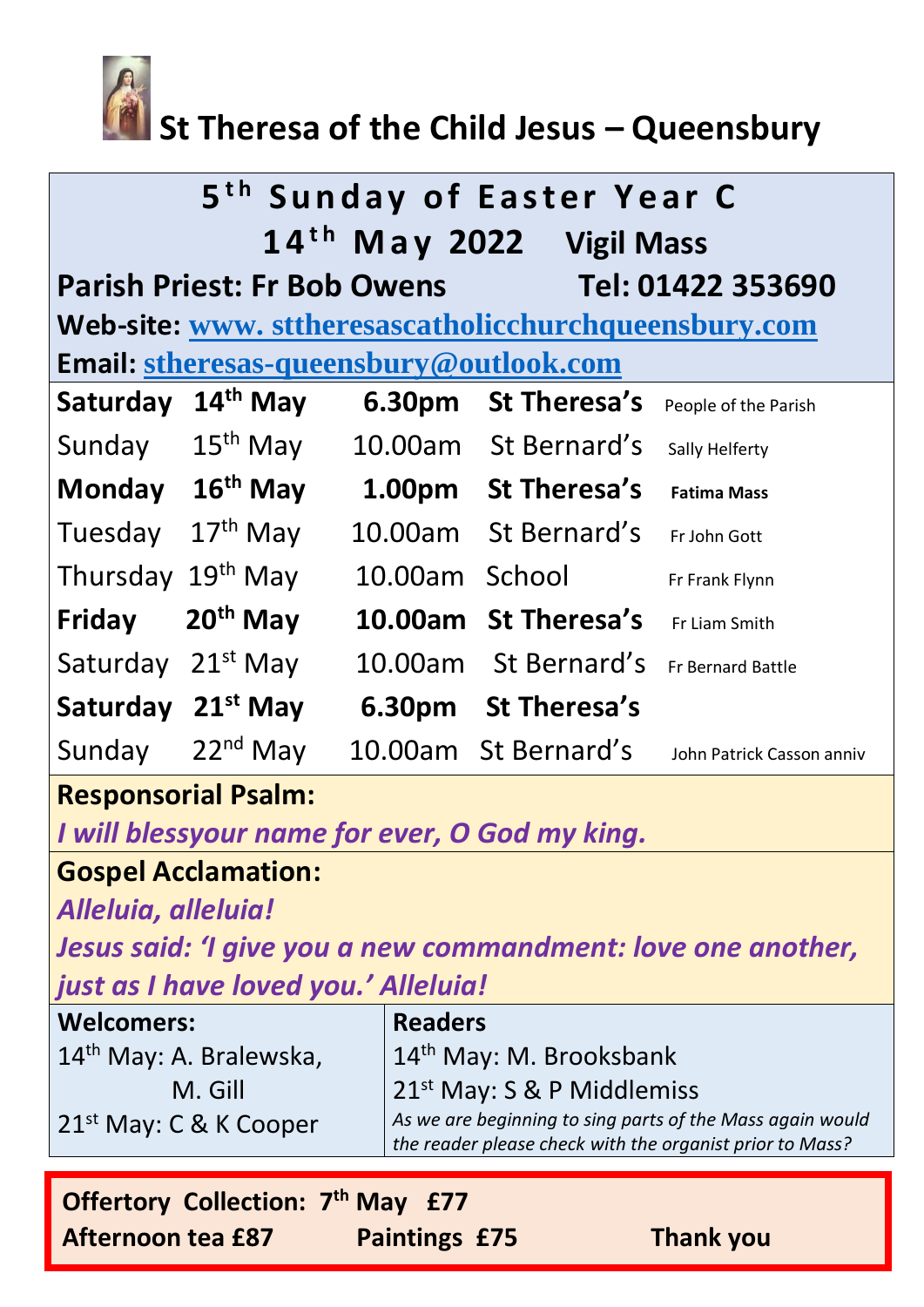

**The Pope's Prayer Intention for May –** for faith filled young people. We pray for all young people, called to live life to the fullest; may they see in Mary's life the way to listen, the depth of discernment, the courage that faith generates and the dedication to service.

**Please keep in mind all those who are in need in our prayers for whatever reason especially St Theresa's** - Inge Parkinson, the Hales family, Anne-Marie, Noah Brown and family, Sophie Middlemiss, , Cath & David Hodgson, Madelaine Hickinson, Gerard Coyne, Sam Rose, Canon Joe Taylor and many special intentions.

*Frank & Betty Mackrill and family need our prayers as Frank is very ill in hospital.* **St Bernard's** – Barbara McDonald, Jean Barraclough, Francis Marshall and Dave Sutcliffe. **Those who have died recently**:

**Those whose anniversaries occur about this time**:

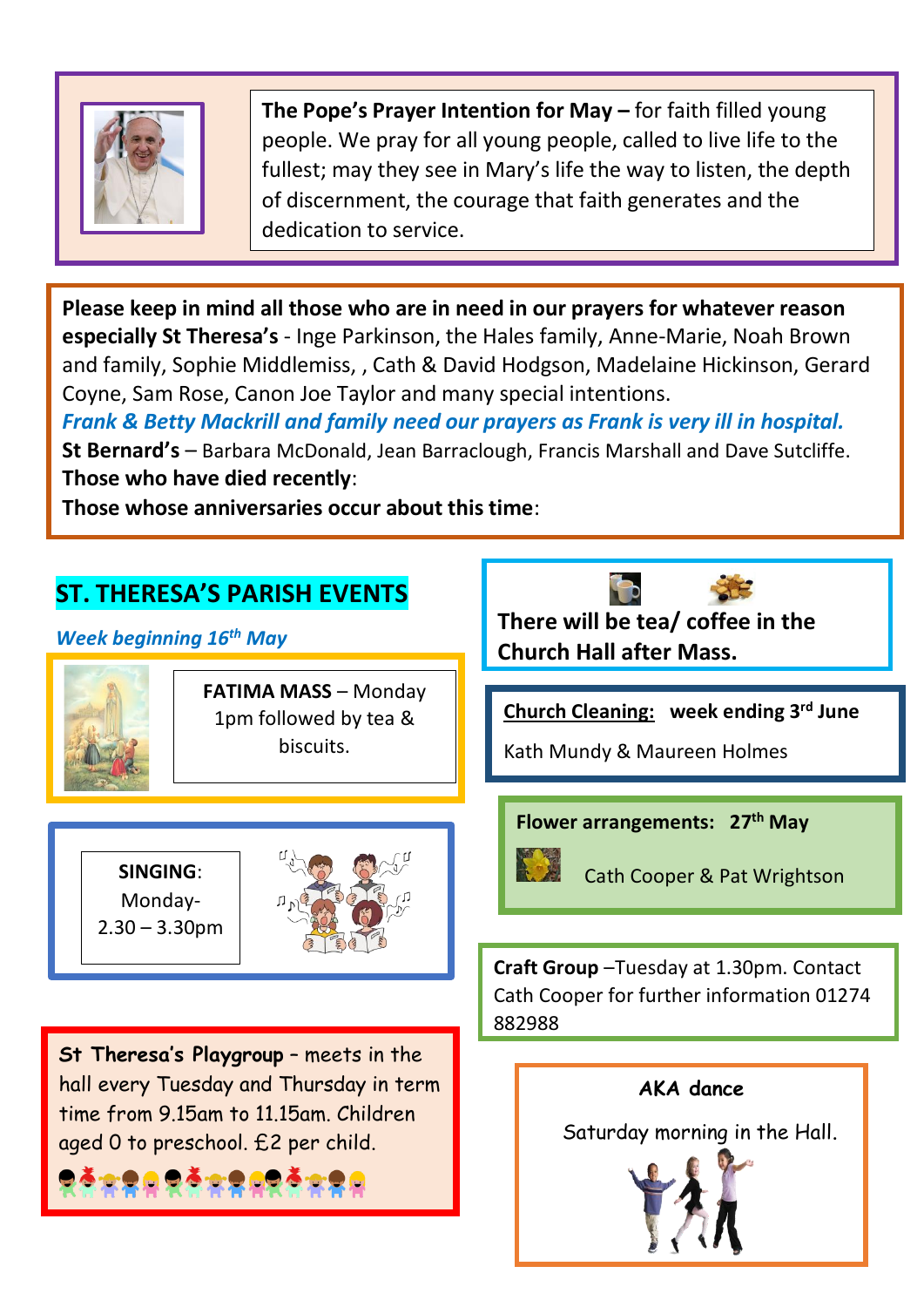**SUMMER FAIR – 26th June 2022 -** *A big* 

*thank you to all the children who have donated their much loved soft toys. Please keep looking for more. Thanks also to people who have donated bottles, cans and tins of food. Please keep them coming in. We want the summer fair to be the big success it was pre-pandemic.*



#### **May is dedicated to Our Blessed Lady.**



As we pray the rosary we remember the life of Jesus and his mother, Mary. It helps us to contemplate Christ and His love for humanity through His Mother, and our mother, on whom He has lavished so much love. The rosary allows us to really focus on what Jesus did and said.

As usual there was no shortage of helpers – ticket sellers, bakers, room **ST THERESA'S AFTERNOON TEA -** *Thank you to the lovely team at St. Theresa's for the really enjoyable get together at last Sunday's afternoon tea. organisers and washers up. It is nine years since the last one but we hope it will not be so long before the next one.* 

.

### **ST THERESA'S PARISH WORKING WEEKEND – Saturday May 21st 2022 at 10am**

The response of volunteers to sign up for the 14 jobs that need doing has been 'good' but there are still a few tasks that need doing.

- Paint the handrails at the front of Church.
- Re-concrete the posts of the red noticeboard on the corner
- Clean the windows in Church with a long mop (provided)

There is a list of jobs on the table in the porch. Please have a think about it and if you can help then please write your name opposite the task. More than one person can do the same job. Thank you very much for volunteering. Don't forget your tools for the job and a sandwich for lunch.

**ST BERNARD'S PARISH** Coffee after 10am Mass on Sundays. Mr Gonzalez will serve a Spanish dish on the  $2^{nd}$  Sunday of the month.

Wednesday,  $18<sup>th</sup>$  May – Parish meeting 7pm in the Church Hall. Sunday  $5<sup>th</sup>$  June Jubilee tea and cake – join us for jubilee tea/coffee and cake to celebrate Her Majesty's Platinum Jubilee after 10am Mass in the hall. Any jubilee related prizes welcome for the raffle.